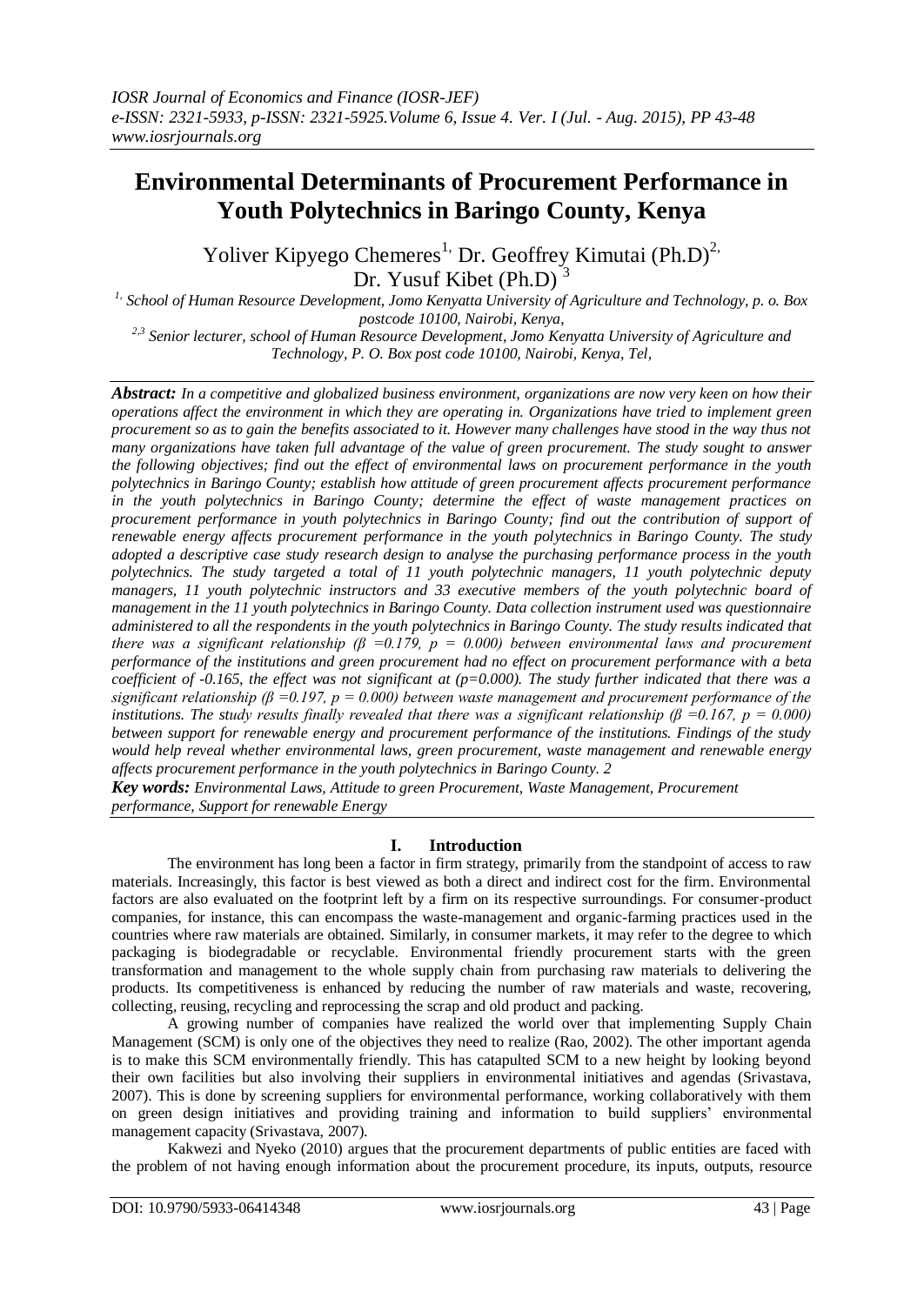consumption and results, and are therefore unable to determine their efficiency and effectiveness. This implies that such a problem requires establishment of clear procurement procedures and performance standards. Performance standards when adopted can provide the decision-makers in the procurement department with unbiased and objective information regarding the performance of the procurement function. In Uganda, procurement and disposal planning are central to proper procurement management. Public Procurement and Disposal of Public Assets (PPDA) Regulation 96(1) provides that a user department shall prepare a multiannual, rolling work plan for procurement based on the approved budget, which was submitted to the Procurement and disposal unit to facilitate orderly execution of annual procurement activities.

Kenya as one of the developing countries has been slow in taking up structured and policy driven approach to enhancing adoption of GP, the benefits accruing notwithstanding (Bolton, 2006; 2008). The Public Procurement and disposal Act, 2005 and subsequent regulations 2006 and 2009, which are the core points of reference on public procurement in Kenya were reviewed and makes only a very weak reference to GPP.

Rotich (2011) admits that the evaluation or measurement of procurement performance has always been a vexing problem for procurement professionals. He asserts that traditionally, firms 3

concentrate on analyzing their own internal trends which does not portray the true picture on how they compare well with competitors. Such an approach ignores what the competitors are doing. Cole (2002) reveals that a firm does not wish to make known to its competitors how or what it is doing for obvious competitive reasons. This has been the case in the public sector where procuring entities have not been making available their procurement data due to the sensitive nature of the data.

In Kenya, to manage effectively and more efficiently green procurement process, procuring entities through the existing legal framework are required to firstly consolidate departmental procurement plans to provide the entity"s corporate procurement plan which before its implementation must get the accounting officer"s approval. This however is not the case in most public institutions in Kenya. According to Otieno, (2004) in his study about public procurement, he reveals that even after the enactment of the Regulations governing public procurement, there are still neglect of acknowledging implementation of procurement process in relation to environment. Properties in public institutions are developed with little consideration on environment. Goods and services provided in these institutions are not environmental friendly. This study attempt to investigate the environmental determinants affecting procurement performance in the youth polytechnics with specific references to Baringo County.

## **II. Literature Review**

## **2.1 Environmental Laws**

Regulation framework establishes a number of rules and principles which must be observed in the award of public contracts. Within this framework, environmental objectives can be implemented in a variety of ways (Preuss, 2012)

At European level, procurement is a voluntary policy, meaning individual public authorities are not obliged to introduce the criteria in their tenders. However Article 11 of Treaty on the Functioning of the European Union" (TFEU) states: "Environmental protection requirements must be integrated into the definition and implementation of the Union"s policies and activities, in particular with a view to promoting sustainable development." There are also a number of areas where EU or national legislation creates specific environmental obligations which must be taken into account in public procurement. These range from the requirement to conduct an environmental impact assessment in advance of certain construction projects, to minimum energyefficiency standards which must be applied when buying office IT equipment, through to rules on the handling of hazardous substances and waste Monczka, (2011).

**HO1:** Environmental laws has no significant effect on procurement performance

## **2.2 Attitude to Green Procurement**

Green Public Procurement (GPP) is defined in the European Commission"s Communication Public procurement for a better environment as "a process whereby public authorities seek to procure goods, services and works with a reduced environmental impact throughout their life cycle when 4

compared to goods, services and works with the same primary function that would otherwise be procured." (Kroese, 2008). It is "a process whereby public and semi-public authorities meet their needs for goods, services, works and utilities by choosing solutions that have a reduced impact on the environment throughout their life-cycle, as compared to alternative products/solutions." GPP is a voluntary instrument, which means that individual Member States and public authorities can determine the extent to which they implement it. It can be applied to contracts both above and below the threshold for application of the Procurement Directives (Kearns, 2000). GPP can be a major driver for innovation, providing industry with real incentives for developing green products and services particularly in sectors where public purchasers represent a large share of the market.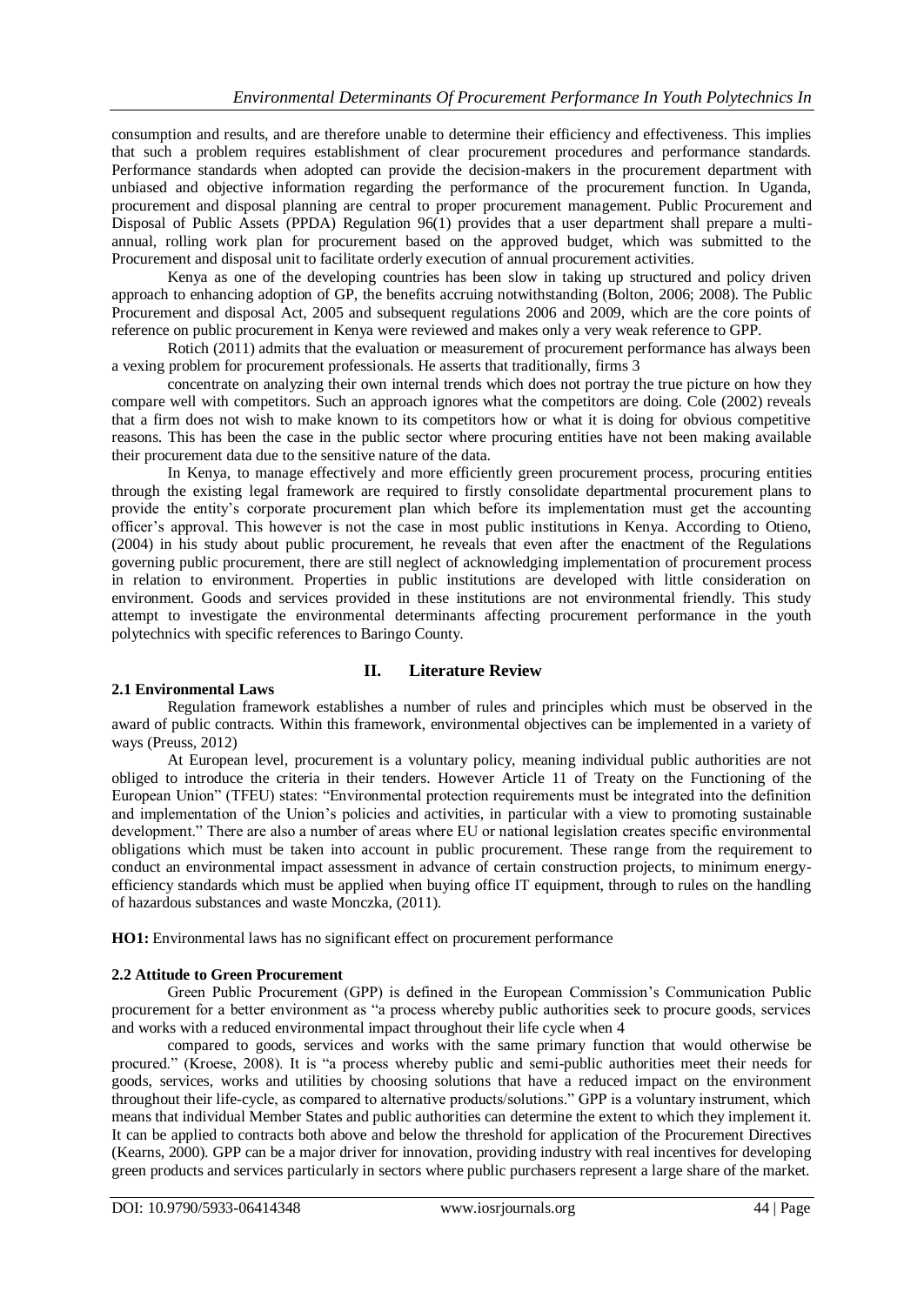GPP may also provide financial savings for public authorities especially if you consider the full lifecycle costs of a contract and not just the purchase price. Purchasing low-energy or water saving products for example, can help to significantly reduce utility bills. Reducing hazardous substances in products can cut disposal costs. Authorities who implement GPP will be better equipped to meet evolving environmental challenges, as well as political and binding targets for reduction of greenhouse gas emissions, energy efficiency and in other environmental policies (Porter, 2001).

**HO2:** Attitude of green procurement has no effect on procurement performance

#### **2.3 Waste Management**

The disposal of waste via incineration or the creation of landfills causes environmental pollution. Decreasing the incineration of waste and minimizing the need for landfill sites in order to reduce soil contamination and use these areas more efficiently is a principal climate-related objective. The term "waste" refers to excess resources that are not used optimally. When a resource is designated waste it loses value and thus moves down the value chain. The transportation of waste to be disposed of creates even more pollution and adds to the already negative impact of waste creation. Waste minimization is the process of reducing the amount of waste and excess raw materials in production processes; it also involves the possibility of reusing these resources in later production lines (De Paoli, 2009).

The purpose of waste reduction is to support green production and prevent the hazardous effects of waste on both human health and the environment. Minimizing the amount of waste produced by companies goes hand-in-hand with optimizing their use of raw materials. Minimizing waste also has cost-reducing effects and creates competitive advantages.

Access to natural resources is a major challenge facing the growing global population, particularly because of the increasing middle class in developing countries. Recycling is an important step in ensuring future generations" access to the necessary level of resources. Recycling factors of production or engaging in industrial symbiosis in which materials are sold to/received from other companies or bodies, for mutual gain, are ways to minimize organizations' negative impacts on the environment (Davila, 2002). 5

**HO3:** Waste management practices has no effect on procurement performance

## **2.4 Support for Renewable Energy**

Competition is growing among countries hoping to capture important new markets for clean energy technologies and products. Meanwhile, domestic policy measures in this area often attempt to address multiple policy goals, including job creation. Countries are now often turning to government procurement as a means of creating demand for both clean energy and goods and services related to clean energy and energy efficiency (Adamson, 2011).

Governments, as large consumers of goods and services, can leverage their purchasing power to create or further expand existing markets for goods and services. At the same time, procurement policies can discriminate against foreign suppliers by favoring domestic suppliers in either a de jure or a de fact manner. Many governments use procurement policies as a tool for promoting domestic sustainable energy capacities and industries; while this aids domestic industry, it also means that countries might not be choosing among the most competitively-priced equipment and services available globally.

**HO4:** Support for renewable energy has no effect on procurement performance

## **2.5 Procurement Performance.**

According to Korezynski (2006) purchasing performance is considered to be the result of two elements: purchasing effectiveness and purchasing efficiency. Therefore, performance provides the basis for an organization to assess how well it is progressing towards its predetermined objectives, identifies areas of strengths and weaknesses and decides on future initiatives with the goal of how to initiate performance improvements. Purchasing performance is not an end in itself but it is a means to effective and efficient control and monitoring of the purchasing function (Korezynski, 2006).

Purchasing efficiency and purchasing effectiveness represent different competencies and capabilities for the purchasing function. The differences between efficiency and effectiveness were presented by Ngugi and Mugo (2011). Efficiency reflects that the organization is "doing things right" whereas effectiveness relates to the organization "doing the right thing". This means an organization can be effective and fail to be efficient, the challenge being to balance between the two.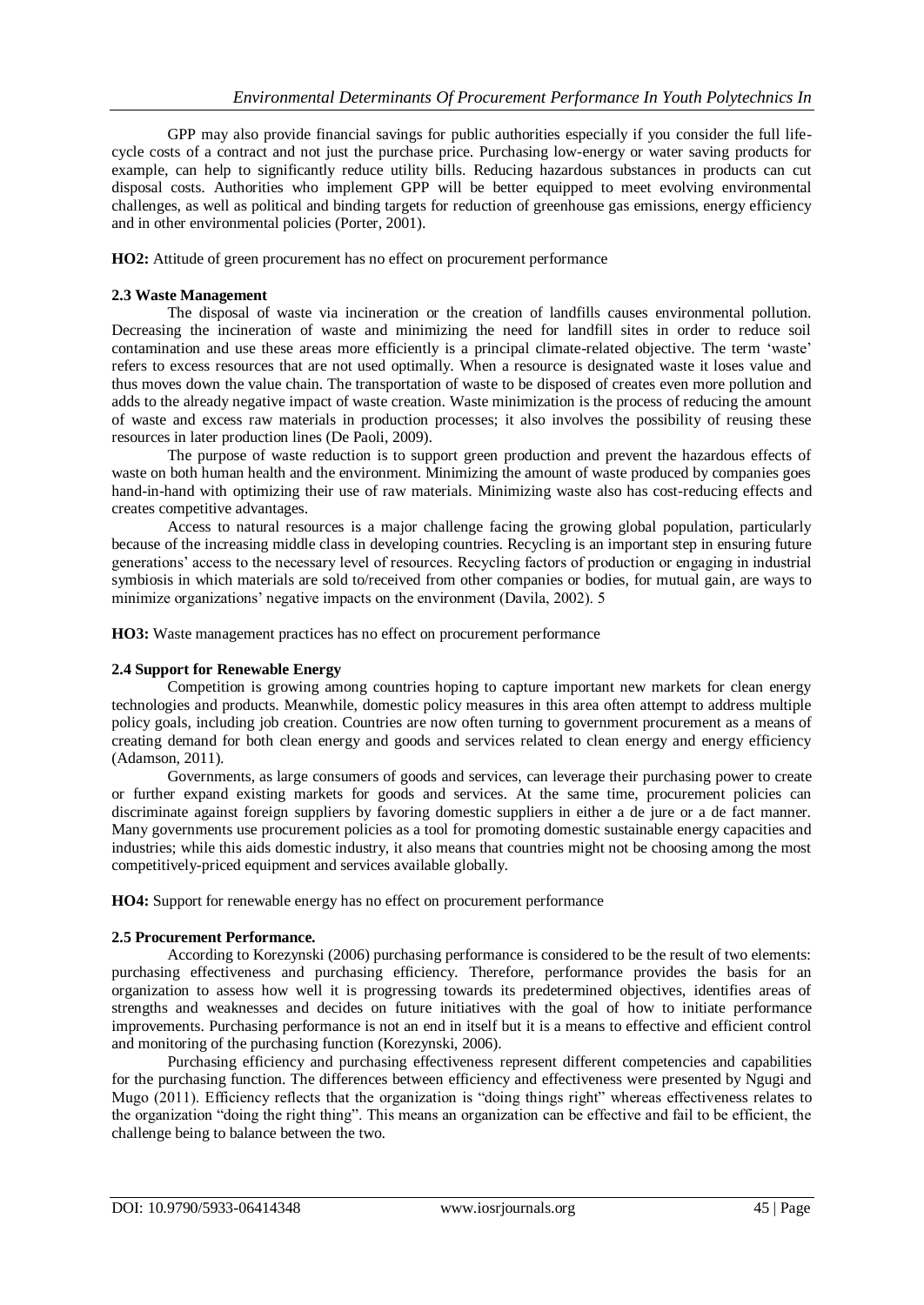As suggested by Amaratunga & Baldry (2002), performance is a key driver to improving quality of services while its absence or use of inappropriate means can act as a barrier to change and may lead to deterioration of the purchasing function. Organizations which do not have performance measurement in their processes, procedures, and plans experience lower performance and higher customer dissatisfaction and also employee turnover. Measuring the performance of the purchasing function yields benefits to organizations such as cost reduction, enhanced profitability, assured supplies, quality improvements and competitive advantage (Beukers, 2006). 6

#### **III. Research Methodology**

In order to establish the effects of Environmental determinants affecting procurement performance, we used descriptive research design. We used a sample of 66 respondents comprising of 11 managers, 11 deputy managers, 11 instructors and 33 members of management of 11 youth polytechnics in Baringo County. This is because they were directly related to the performance of the institutions. We used primary data collected using structured questionnaires and interview schedules and secondary data obtained from websites, procurement journals Baringo county institutional reports and other relevant texts.

We conducted piloting to determine the reliability of the instrument .The feasibility test helped to identify areas of weakness, modify and remove any ambiguous item of the instrument, blank spaces, inaccurate responses or inconsistences, which needed to be reviewed before the actual research (Ho et al., 2009). This helped to enhance face and construct validity.

We analyzed data using descriptive and inferential statistics. We also used measures of central tendency and variability to give expected summary of statistics of variables being studied and describe dispersion of scores Generated. We also used multiple correlation analysis to determine the relationship that exists among the dependent and independent variables. Lastly, we employed a regression model to establish the regression coefficient of correlation and difference between extents of procurement performance created by environmental determinants.

The general panel regression model we used in the study is as follows: Y=  $\beta$ 0 +  $\beta$ 1X1 +  $\beta$ 2X2 +  $\beta$ 3X3 +  $\beta$ 4X4 +u

(a) Dependent variable is procurement performance and is denoted by Y

- (b) Independent variables are;
- X1 Environmental laws
- X2 Attitude to green procurement
- X3 Waste management
- X4 Support for renewable energy
- β0 Constant term
- β Beta coefficients
- μ Error term

#### **IV. Empirical Results**

On determining that all the variables of environmental determinants had an effect on performance of procurement we computed an overall regression model indicating how the variables interacted in the study. The F test used indicated that all the variables in the equation are important hence the overall regression is significant. 7 The ANOVA table for the regression indicated that the results computed using the regression model indicated significant value of p=0.000 meaning that the regression model had been computed well and not by chance (Table 1).

#### **Table 1: Overall Regression Model**

| <b>Model Summary</b>      |                |            |              |          |                          |          |                            |  |
|---------------------------|----------------|------------|--------------|----------|--------------------------|----------|----------------------------|--|
| Model                     | R              |            | R Square     |          | <b>Adjusted R Square</b> |          | Std. Error of the Estimate |  |
|                           | .371a          |            | .138         |          | .069                     |          | 1.01515                    |  |
| Coefficients              |                |            |              |          |                          |          |                            |  |
| Model                     | Unstandardized |            | Standardized |          |                          |          | Sig.                       |  |
|                           | Coefficients   |            | Coefficients |          |                          |          |                            |  |
| B                         |                | Std. Error |              |          |                          | Beta     |                            |  |
| (Constant)                | 2.023          |            | 0.715        |          | 2.829                    |          | 0.007                      |  |
| <b>Environmental Laws</b> | 0.199          | 0.200      |              | 0.179    |                          | 0.996    | 0.324                      |  |
| Green Procurement         | $-0.184$       | 0.189      |              | $-0.165$ |                          | $-0.974$ | 0.335                      |  |
| Waste Management          | 0.187          | 0.156      |              | 0.197    |                          | 1.203    | 0.235                      |  |
| Renewable Energy          | 0.189          | 0.174      |              | 0.167    |                          | 1.084    | 0.283                      |  |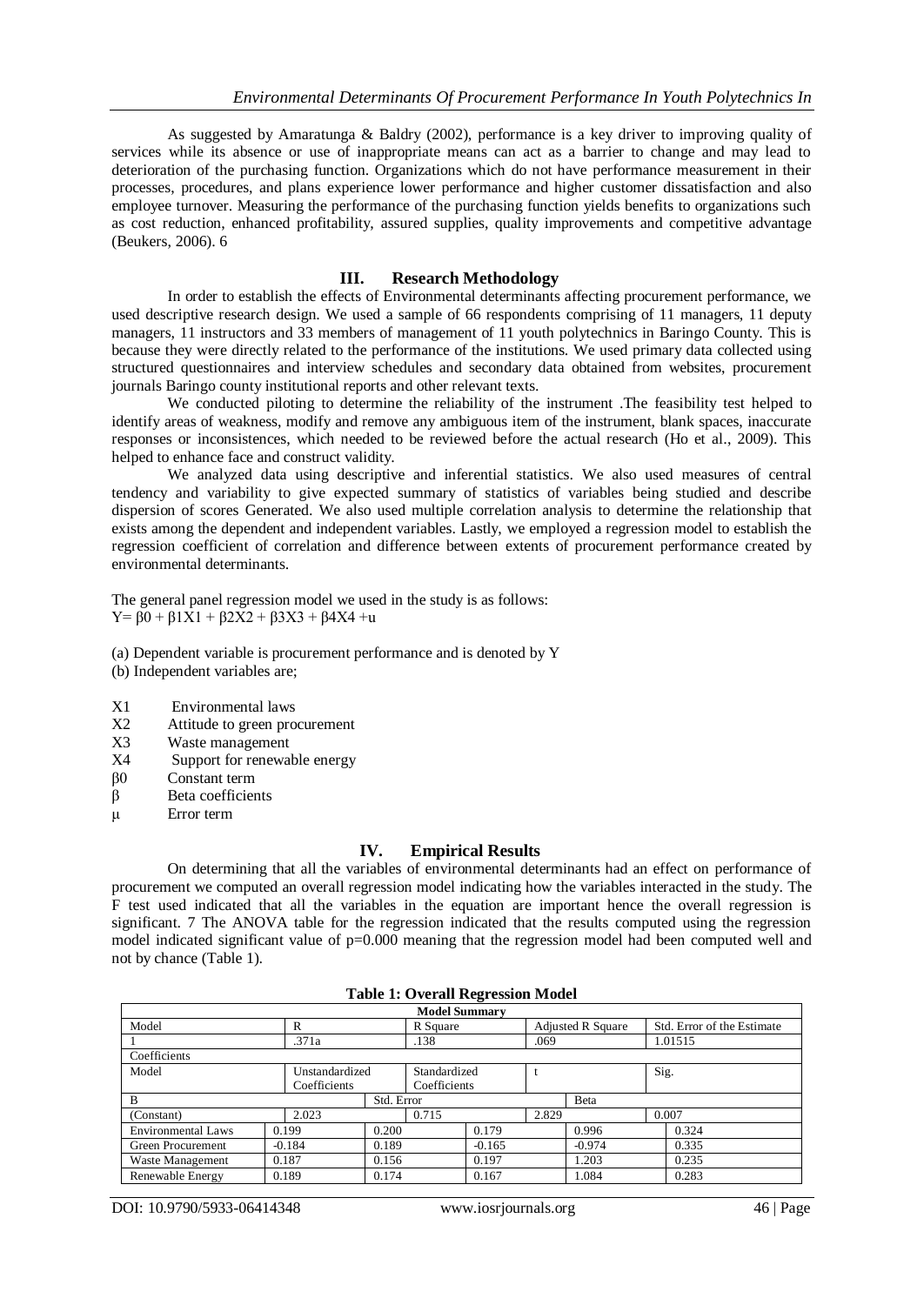From the regression model computed in table 1, the research hypotheses were tested using the significance level of the coefficients; the research aimed to test the hypothesis with an aim of accepting whether there was any effect of environmental determinants on procurement performance.

Hypothesis 1 stated that environmental laws has no significant effect on procurement performance. The results rejected the null hypothesis one which stated that: Environmental laws has no significant effect on procurement performance. The results indicated that there was a significant relationship (β = 0.179; p = 0.000) between environmental laws and procurement performance of the institutions. This implies that environmental laws could influence procurement process by determining the right products that are environmental conducive. This could also mean that environmental laws form part of the procurement that allows procurement officers to select contractors and suppliers whose knowledge and experience understand the conservation of environment.

Hypothesis 2 stated that attitude of green procurement has no effect on procurement performance. The regression results in table 1 shows that green procurement has no effect on procurement 8 performance with a beta coefficient of -0.165, the effect is not significant at (p=0.000). These results imply that green procurement plays a less significant role in determining institution procurement performance. This means that procurement officers involved in developing the tender"s document could be side-lining the aspect of environment in supply of goods and services.

Hypothesis 3 stated that waste management practices has no effect on procurement performance. The research results rejected the null hypothesis one which stated that: Waste management practices has no effect on procurement performance. The results indicated that there was a significant relationship ( $\beta = 0.197$ ; p = 0.000) between waste management and procurement performance of the institutions. The process of purchasing and procurement, suppliers therefore should consider the ultimate disposition of the materials and components that enter an institution, purchasing managers can ask upstream members of the supply chain to commit waste reduction and provide environmentally friendly product.

Hypothesis 4 stated that support for renewable energy has no effect on procurement performance. The research results rejected the null hypothesis one which stated that: Support for renewable energy has no effect on procurement performance. The results indicated that there was a significant relationship ( $\beta = 0.167$ ; p = 0.000) between support for renewable energy and procurement performance of the institutions. This implies that procurement process involves the procurement of materials and equipment that conserve energy such that improvements in energy use are generally achieved by adopting a more efficient technology or production processes or by application of commonly accepted methods to reduce energy losses.

#### **V. Discussion and Conclusion**

Based on research findings, we concluded that environmental laws such as PPDA established at national government should be used when government institutions are designing tender documents for their goods and services to be procured. Tender documents should be precise in addressing the quality of products and services in relation to environment. Products as provided in the law must be of such a quality that has little effect to the environment. In relation to these laws also, the public institutions ought to train procurement officers and suppliers so that as they design and implement procurement systems they would be in a position to meet the required standards of goods and services.

Public institution should also consider improving procurement through procuring sustainable products and services. Sustainable or rather green procurement in big organizations fail because of the management of such organization ignoring implementation of sustainable strategies during procurement. Products characteristics knowledge with the aspect of their impacts on environment are major reasons to why green procurement is ignored. It is the role of management to design Green Procurement strategies that determine pressures on the food chain emphasizing the demand for sustainable products. Green procurement combines green purchasing, green manufacturing/materials management, green distribution/marketing and reverse logistics. 9

In waste management, an institution can improve its waste resulting from procurement process through well design guidelines on how to recycle and dispose them. However, institutions can also incorporate all stakeholders in managing waste. In the process of purchasing and procurement, suppliers must consider the ultimate disposition of the materials and components that enter the firm, purchasing managers can ask upstream members of the supply chain to commit waste reduction and provide environmentally friendly product. Suppliers, e.g. transport service suppliers and product suppliers, can impact firms' green purchasing activities and drive green supply chain management. The availability, characteristics, knowledge, ambitions, equipment and actions of the suppliers can have an impact on purchasing and green purchasing. To achieve an effective environmental performance, the purchaser must take, and be given, the responsibility and resources for educating suppliers and demonstrate ongoing commitment.